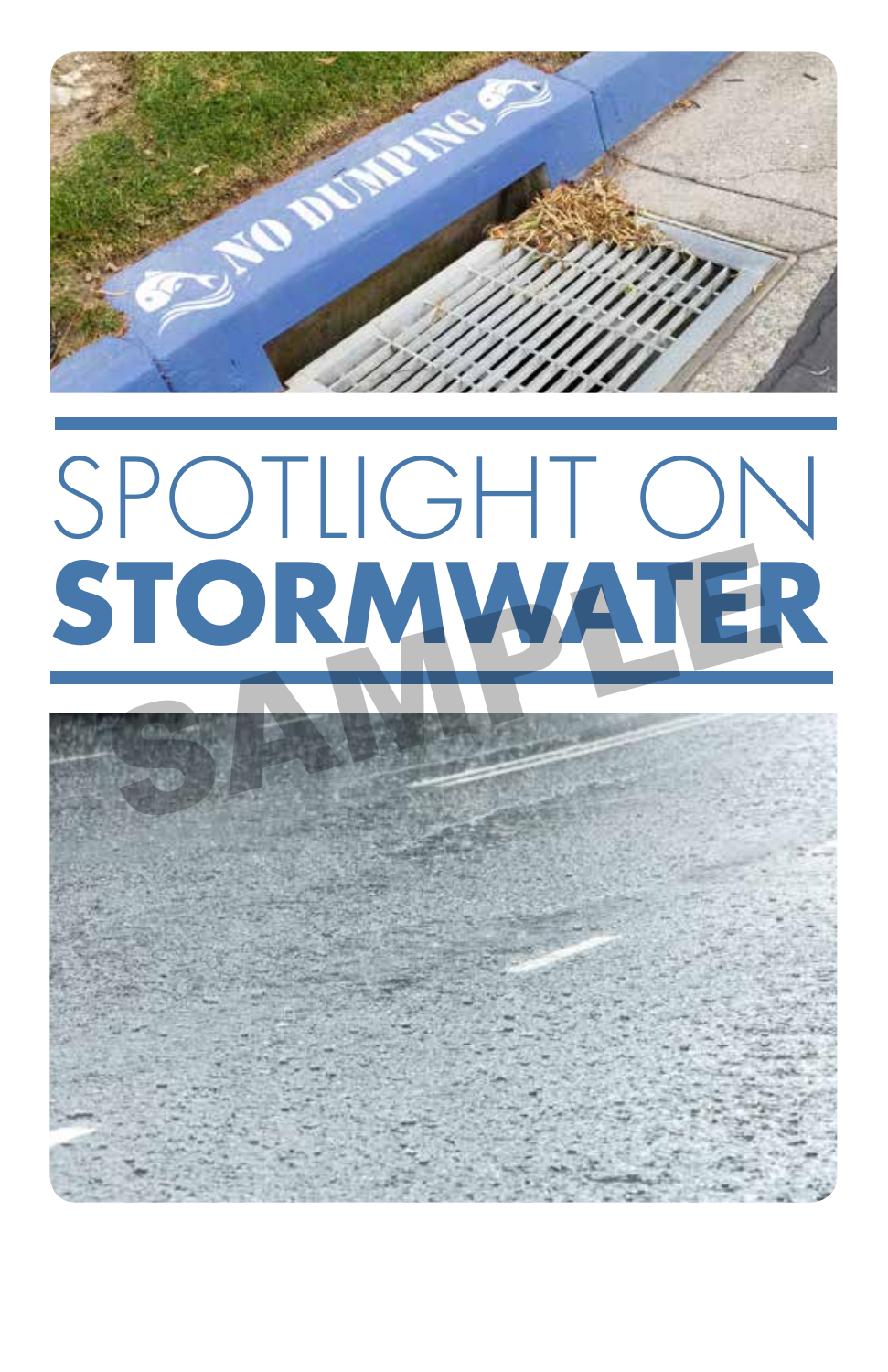

# **WHAT IS STORMWATER?**

If you've ever noticed water cascading over parking lots or rushing down roadside ditches after a rainstorm, you've seen stormwater. Stormwater is exactly what it sounds like—water from precipitation events like rain, freezing rain, sleet, or hail. It also comes from snow and ice melt. Storm water can be both a great resource and a major problem. As stormwater travels from where it hits the ground to our waterways, it can pick up chemicals and debris that pollute our watersheds. This tips booklet covers actions that each of us can take to keep pollutants out of our stormwater and our watersheds.

Stormwater pollution is a major threat to our nation's waterways. Polluted stormwater can alter and destroy habitats; kill vegetation; and physically disable, choke, or otherwise fatally harm wildlife. It can poison humans, aquatic life, and other forms of life that eat toxin-filled fish and shellfish or use the water for recreation or drinking. Stormwater pollution can cause our rivers, lakes, streams, and oceans to be closed to the public, which means no more fishing, boating, or swimming. Furthermore, when our drinking water is polluted by stormwater, treating it can become more complicated and expensive, if not impossible.

 $\prime\prime\prime$ 

3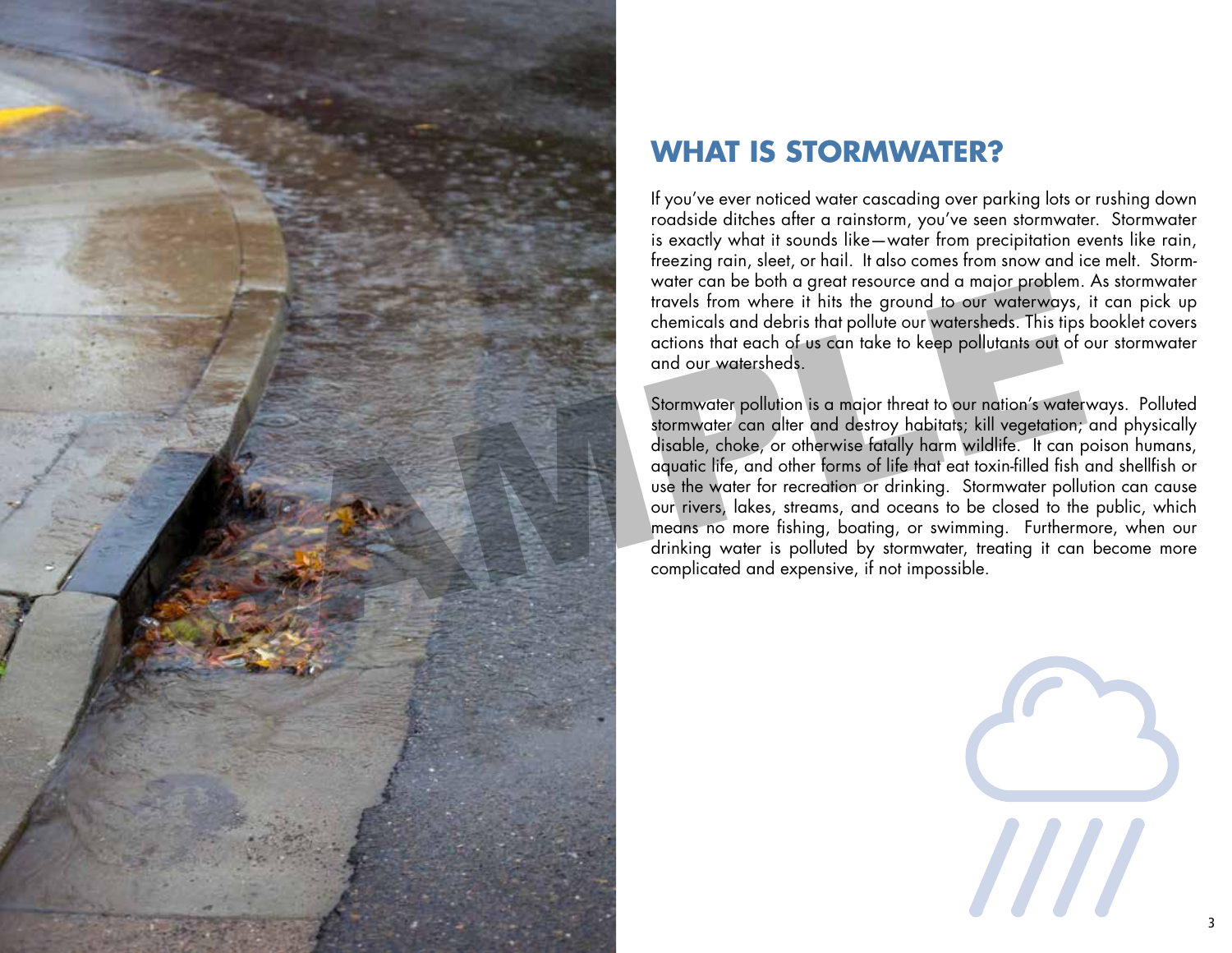

# **STORMWATER'S MOVEMENT THROUGH A WATERSHED**

A watershed, also known as a basin, is an area of land where all water flows to the same body of water. Watersheds can vary in size from relatively small to extraordinarily large. For example, the land area that drains to a small stream may be only a few acres, while a bay watershed, such as that of the Chesapeake Bay, may consist of millions of acres, including many smaller watersheds within its boundaries.

#### **PERMEABLE & PERVIOUS VERSUS NON-PERMEABLE & IMPERVIOUS SURFACES**

In forested watersheds, stormwater is intercepted and slowed by plants. It then evaporates back into the atmosphere, becomes runoff and flows gently over the land, or follows gravity to the bottom of the thick layer of organic matter and percolates down through uncompacted soil. The layer of fallen leaves and decaying wood on the forest floor is considered to be a permeable or pervious surface because it is penetrable by water. Other examples of permeable and pervious surfaces are vegetation, gravel, and specialized turf, pervious pavement, or other material specifically designed to let water seep through.

4 (1) The contract of the contract of the contract of the contract of the contract of the contract of the contract of the contract of the contract of the contract of the contract of the contract of the contract of the cont However, many types of pavement, as well as concrete and buildings, are impervious to water. When stormwater can't soak into the driveways, structures, roads, parking lots, and compacted soil on heavily used yards and construction sites, it flows over them. It can combine with more stormwater and quickly gain strength, potentially causing flooding and erosion. During its passage, stormwater can pick up pesticides, organic debris, fertilizers, dirt, trash, oil, and other pollutants that are harmful to living things. The untreated polluted stormwater runoff can then spill into lakes, streams, rivers, wetlands, or coastal waters.



#### **MS4 & CSS SYSTEMS**

Most municipalities have either a municipal separate storm sewer system (MS4 for short) or a combined sewer system (CSS) in place to manage stormwater. Both MS4s and CSSs are systems of conveyances that redirect and remove stormwater from non-permeable and impervious surfaces by way of pipes, ditches, and storm drains. Storm drains are the metal grates found on streets and in parking lots. Some storm drains are marked with signage alerting folks that they lead straight to streams. Even if storm drains are unmarked, nothing should ever be dumped into them because they often lead directly to waterways!

These systems are critical to prevent flooding from stormwater. MS4s are the most common type of stormwater system; they route stormwater directly into waterways without it being filtered or treated. CSSs are designed to clean stormwater, transporting it along with sanitary sewage to wastewater treatment facilities before releasing clean water back into local waterways. However, if there is a heavy downpour of rain or other input of water that causes a wastewater treatment facility to become full, water in CSS pipes can overflow directly into streams.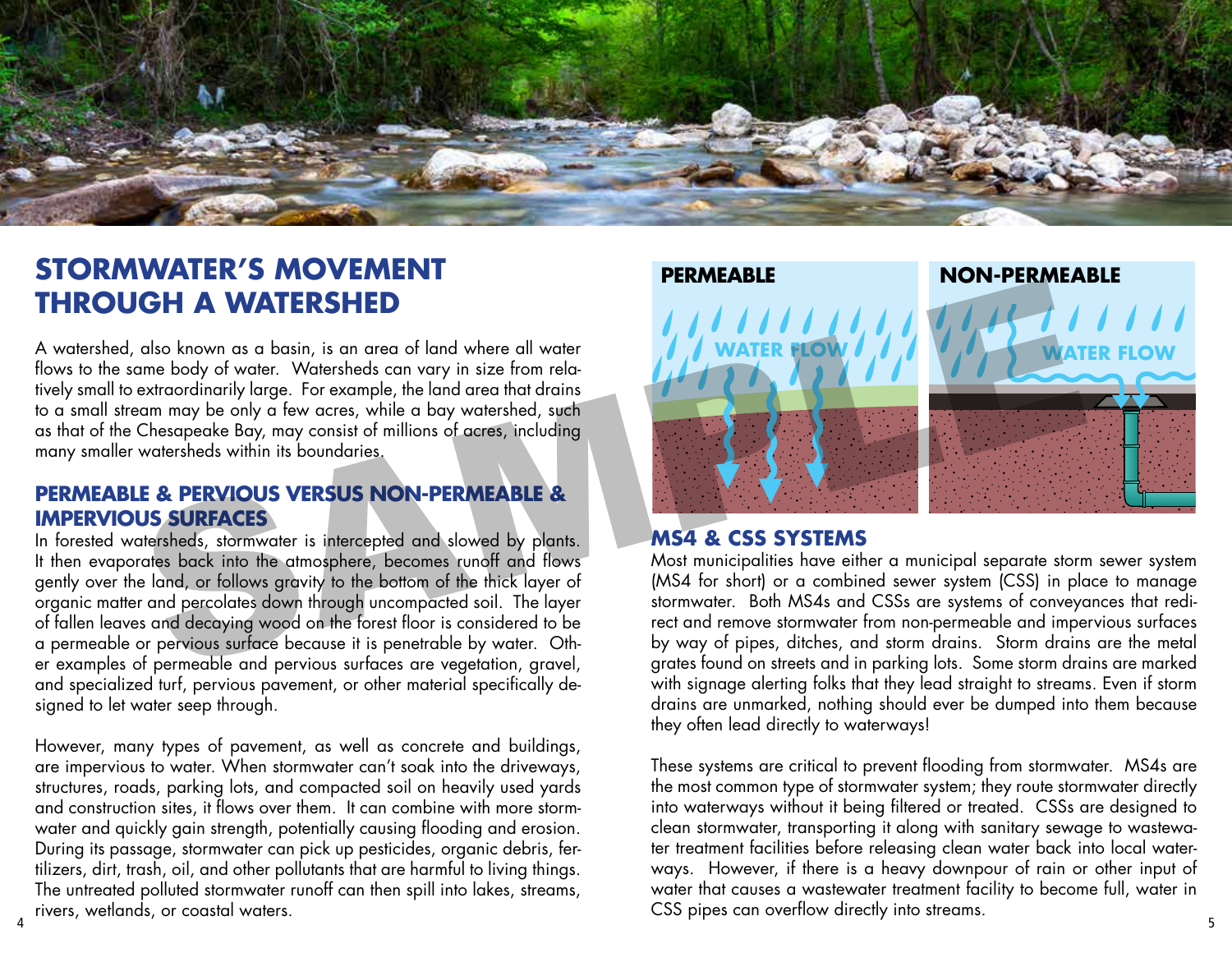# **KEEPING STORMWATER CLEAN: PROBLEMS AND SOLUTIONS**

Although stormwater pollution is a major problem and a complicated issue, people can be part of the solution by making simple changes to their daily routines and habits. By following the tips listed below, you can help to keep pollutants out of stormwater, manage the amount of stormwater that leaves your property, and possibly save money while creating a healthier home for you, your pets, and your family!

#### **TAKE OUT THE TRASH**

Cigarette butts, used gum, plastic bags, plastic utensils, wrappers, six-pack rings, bottles, and other trash greatly contribute to stormwater pollution. Organic debris, such as grass clippings and tree branches, can clog stormwater conveyances and lead to dangerous flooding. Trash and associated products (e.g., used motor oil in a plastic container) can also choke, injure, poison, and suffocate wildlife.



#### **TIPS FOR KEEPING WATERWAYS FREE OF TRASH AND DEBRIS**

#### • Don't litter!

- Never wash trash and debris off of sidewalks and other paved areas with a hose or buckets of water (this will put it on a fast track to storm drains and local bodies of water).
- Cut six-pack rings apart until there are no holes for wildlife to get caught in.
- Cover trash cans and check for cracks where leaks may occur.
- Keep a trash bag and gloves in your car for your trash and any litter you see during your travels.
- Pick up and sweep up trash around your yard and home.
- Recycle plastics and other recyclables.

#### **THE EFFECTS OF POLLUTION**

Trash can flow for many, many miles. In fact, there are many "garbage patches" in our oceans that have formed from polluted waterways emptying into them. The most well-known of these patches is the large Pacific Garbage Patch, which is located between California and Hawaii. Much of the trash in this patch is plastic, including bottles, bags, and other items that you might think of when you hear "plastic," as well as teeny, tiny pieces of plastic that ocean creatures and birds end up ingesting. These garbage patches cannot easily be cleaned up; the best way to help resolve this major problem is to prevent the stormwater pollution that is contributing to them.

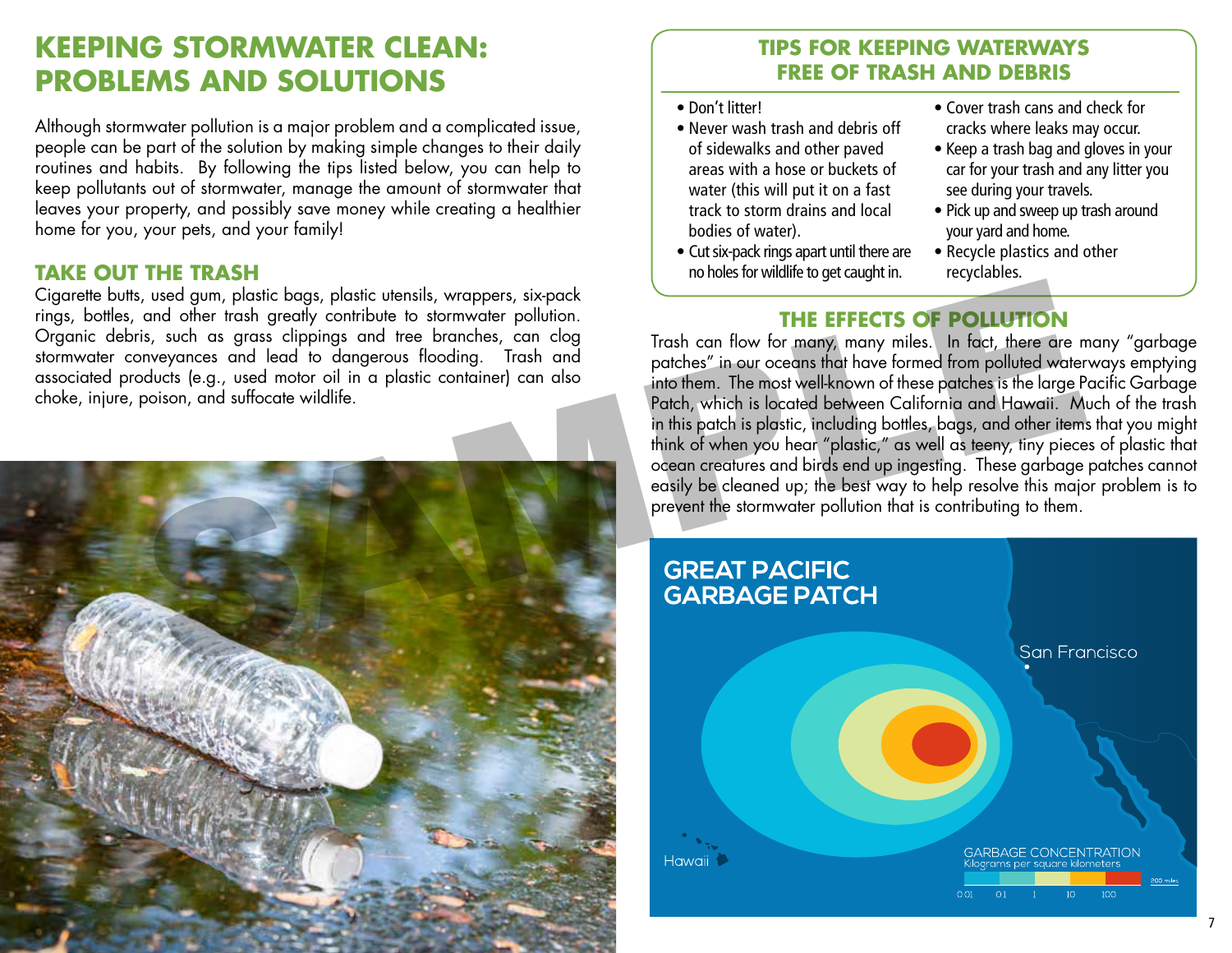# **HANDLE HOUSEHOLD HAZARDS (SENSIBLY)**

Many of the household products that we use on a daily basis are hazardous and can poison or otherwise harm aquatic life if they end up in waterways. Furthermore, humans and other living creatures can be poisoned when they consume the affected fish and shellfish or use the waterway for recreation and drinking water. These products can also change the chemistry of waterways, which can make aquatic environments uninhabitable by certain plants and animals. Some examples of hazardous household products are paints, stains, and sealants; detergents and solvents; drain and oven cleaners; insecticides, pesticides, fungicides, and herbicides; gasoline, kerosene, and propane; personal vehicle, boat, and lawn equipment products like used motor oil, antifreeze, and other auto fluids; batteries; mercury thermometers, thermostats, and fluorescent lights; pool chemicals; and chlorides (de-icing salts).

These toxic substances can be very difficult to remove from waterways; some can remain in the environment and cause problems for many years. Their harmful effects can become even more dangerous when they flow from one waterway to the next, combining with other pollutants along the way. Cool chemicals; and chords ike used motor cit, diminestes, the most at a property define the environment and cool chemicals; and chords (detecting sells).<br>
Samples are the environment and consumption of the most are the pr

#### **TIPS TO KEEP HAZARDOUS HOUSEHOLD PRODUCTS OUT OF STORMWATER**

- Buy hazardous household products in small quantities so you don't have to manage and store extras at your house.
- Follow directions for use and application; don't overapply.
- Clean up any spills, messes, or equipment promptly, being sure to follow recommendations on containers.
- Keep absorbent materials like cat litter around for spill cleanup.
- Report any large chemical spills to the local hazardous waste cleanup team. They'll know the best way to keep spills from harming the environment.
- Store hazardous products inside rigid, durable, and watertight containers with tight-fitting covers, preferably in a covered and contained area to

avoid exposure to stormwater.

- Recycle, donate, or properly dispose of hazardous products. Do not pour hazardous products onto the ground or in your trash or dump them down your house drains—instead, dispose of them by following the directions on the container. You can also check with your local solid waste authority, health department, or environmental agency about proper disposal methods and locations.
- Purchase the least hazardous products for the job. As a general rule, a product with "CAUTION" on the label will be less hazardous than a product labeled "WARNING." The most potentially hazardous products are labeled "DANGER" or "POISON."

#### **BE PARTICULAR ABOUT PAINT**

- As with other trash and debris, sweep up paint chips—never rinse them or other hazardous waste from pavement with water (this will put it on a fast track to storm drains and local bodies of water).
- Use latex paint instead of oil-based paint. This also eliminates the need for paint thinner.
- Clean water-based paint brushes in

the sink, not outdoors.

- Oil-based paints should be cleaned with thinner that can be set aside for paint particles to settle out and then be reused.
- Donate excess paint to local organizations.
- Dispose of extra paint and other hazardous materials through a household hazardous waste collection program.

#### **RELAX RESPONSIBLY (POOL AND SPA MAINTENANCE)**

- Buy digital pool thermometers and thermostats instead of those made with mercury.
- Drain your swimming pool only when a test kit does not detect chlorine levels. Chlorine generally dissipates naturally in about 10 days, but verify with a test kit.
- Check with your local government about specific regulations for draining your pool or spa. Many municipalities require that you drain your pool or spa into the sanitary sewer system, but consult them first. Do not drain a pool or spa into your private septic system.

#### **PUT THE BREAKS ON AUTO POLLUTION**

- Wash your car at a professional/commercial car wash that recycles water to keep the grease, detergents, and other solvents out of the storm sewer system.
- If you do wash your car at home, do so in a grassy area instead of on pavement so the water infiltrates into the ground.
- Use a low-phosphate or nonphosphate soap to wash your car (read below in "Green Up" Your Lawn about problems that phosphorus can cause in aquatic habitats).
- Use a drip pan under cars while working on them.
- Regularly tune your car and fix leaks.
- Clean up spilled fluids with an absorbent material like cat litter. Remember to properly dispose of the absorbent material. Don't rinse the spills into a nearby storm drain.
- Never dump vehicle fluids on pavement, on the ground, or down the storm drain.
- Dispose of and recycle used batteries, motor oil, and other auto fluids (and old automobiles) at designated drop-off or recycling locations. Ask local service stations about where to recycle.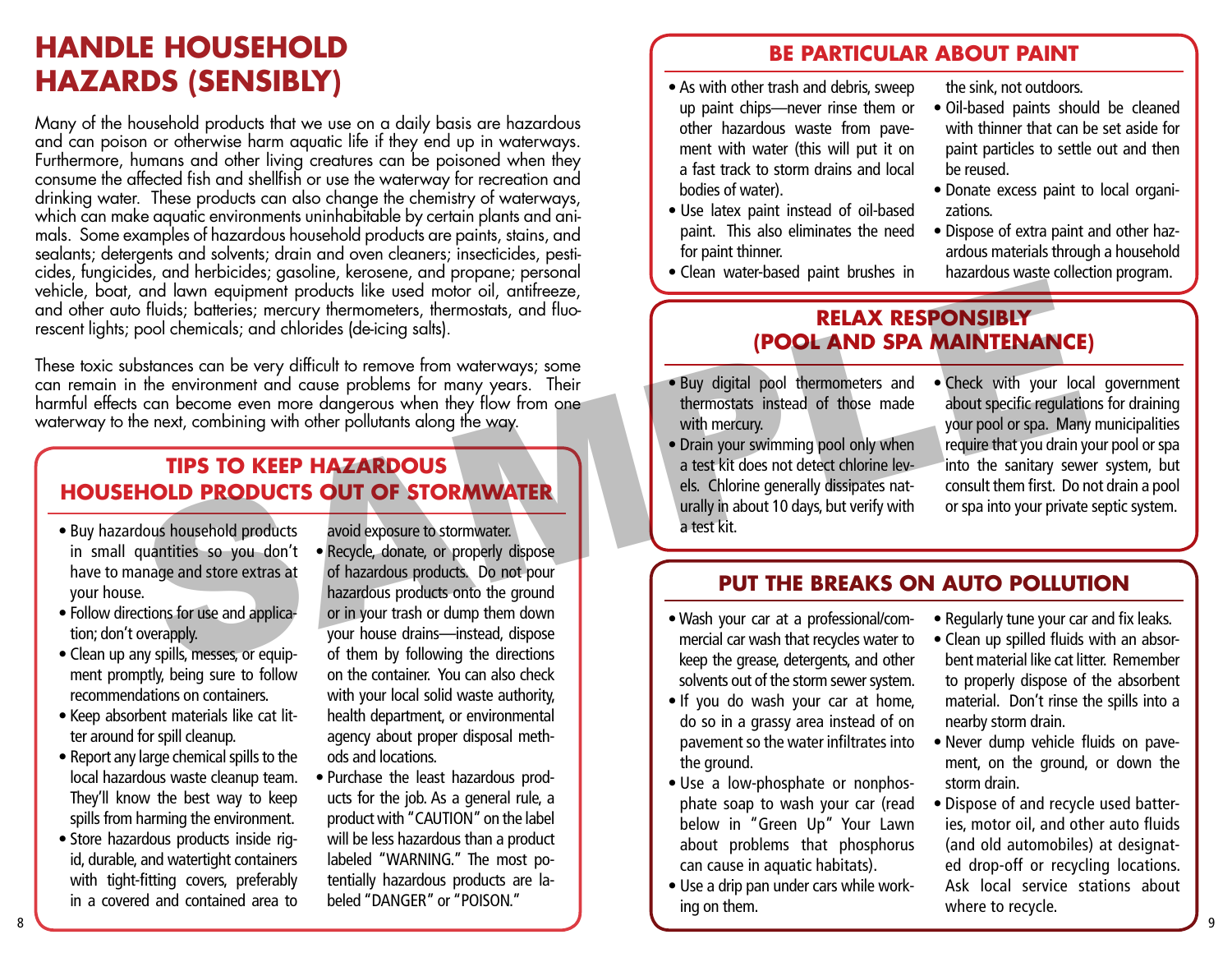

## **"GREEN UP" YOUR LAWN**

Lawns can be the source of many stormwater pollutants, including debris and hazardous pesticides (both mentioned in previous sections) as well as excess nutrients. Excess nutrients can come from phosphate-filled soaps (used to wash items outdoors or indoors), fertilizers, and organic matter like grass clippings, leaves, and fecal waste. Although nutrients are generally viewed as positive additions in our bodies and on land, excess amounts of nutrients, especially nitrogen and phosphorus, can stimulate algae growth in waterways. When algae die, they sink to the bottom and decompose. The decomposition process removes dissolved oxygen that aquatic plants, animals, and insects cannot live without. The source of many stormwater pollutants, including debrist since of means the special of the special since the special special since the special since the benefit of the subsections of independent of the source of monomic

#### **PASS ON THE POISON (WHEN POSSIBLE)**

- Properly identify weeds, diseases, or insects before applying a pesticide. Some insects and plants are beneficial and help to keep pests under control naturally without causing harm to humans.
- Use pesticides and herbicides sparingly and only when all else fails. Remember to read labels, use them as directed, store them with care, and dispose of them properly or donate extras to neighbors or a local gardening club.
- Use prescription flea drops (or natural, nontoxic flea treatments) for pets instead of treating a lawn.
- If pesticides are necessary, spot-treat weeds instead of applying to the whole area, because widespread application can kill beneficial insects.
- Do not apply pesticides before heavy rain is forecasted. Not only could you lose the benefit of the product if it's washed away, it may pollute stormwater.
- Use organic mulch, such as pine bark, instead of herbicides to prevent weeds from growing and to help absorb water. You can even create self-mulching areas under trees where leaves can remain as they fall.

#### **BE FRUGAL WITH FERTILIZER**

- Test soil for nutrient levels—this will allow you to choose a fertilizer that adds only the nutrients that are needed. Limiting unnecessary and excess fertilizer saves you money, is healthier for the plants (it minimizes the risk of plant roots being chemically burnt), and reduces extra nutrients that might wash off in stormwater. County extension offices often offer a residential soil-testing program and independent laboratories perform soil sampling as well.
- Help fertilize your lawn naturally by mowing only one-third of the total grass height and leaving the clippings on the lawn (mulching mowers and mowers with sharp blades work best).
- If fertilizer is necessary, use, store, and dispose of as directed.
- Choose a fertilizer with a slow-release form of nitrogen to reduce the potential for leaching into groundwater or ending up in stormwater runoff.
- Consider using iron (chelated iron or ferrous sulfate) instead of nitrogen.
- Do not apply fertilizer before heavy rain is forecasted. Not only could you lose the benefit of the product if it's washed away, it may pollute stormwater.
- Sweep up any fertilizer that lands on sidewalks instead of using water to wash it off (as this could send it to a storm drain and local waterway).

#### **ORGANIZE YOUR ORGANICS!**

- Compost your organic yard waste (along with kitchen scraps) instead of burning it or throwing it in the trash.
- If you don't compost leaves and other yard debris, bag it for roadside pickup. Don't leave it in the street or sweep it into storm drains or waterways.
- Remember, grass clippings can stay on the lawn. They are a natural fertilizer.
- Use your own pine straw and other clippings for mulch. Share your extra mulch with neighbors or local civic groups.
- Protect landscaping materials from wind and rain by storing them under tarps or in a shed.

#### **GO NATIVE**

- Plant native plants since they are adapted to the local area and can survive without extra fertilizers, pesticides, and water.
- Determine how much of a lawn/ grass area you need, and plant the rest in low-maintenance or nomow vegetation.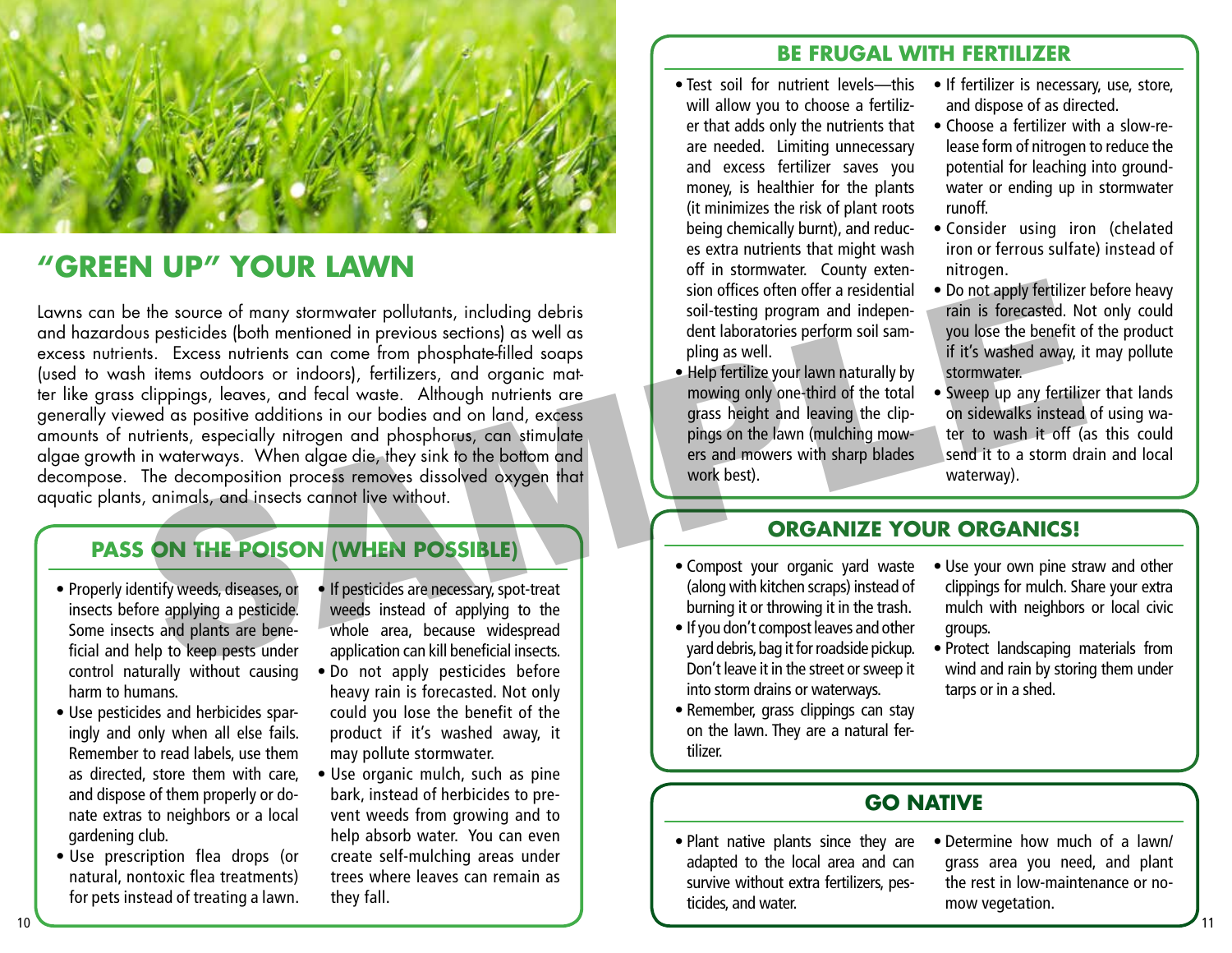



In addition to adding nutrients to waterways, fecal matter from pets, livestock, and leaking septic systems can carry disease-causing bacteria and viruses that can cause public health and environmental concerns. These pathogens can infect fish and other aquatic life, downstream livestock, wildlife, and humans that drink from the water or use it for recreation. Some pathogens can result in permanent bodily damage, amputations, or even death. A common cat feces pathogen, Toxoplasmosis gondii, can have an extremely negative impact on river and sea otter populations if excrement from litter boxes or outside cats enters waterways. In the case than the other case of the constructed in a constant and other consisted and printed the subset of the subset of the subset of the subset of the subset of the subset of the subset of the subset of the subset of

#### **PICK UP PET WASTE**

- Clean up after your pet, both in your yard and when walking along trails or roadways.
- waste receptacles or by flushing pet waste (this is the best disposal method). Just make sure not to flush disposal bags or litter with the waste.
- Dispose of pet waste properly in

#### **LIMIT LIVESTOCK AREAS**

- Keep livestock out of streams and away from streambanks by providing water sources elsewhere and creating fenced stream crossings.
- Rotate animal grazing to prevent fields from becoming overgrazed,
- which can lead to bare soil that can wash off into waterways.
- Store and apply manure away from bodies of water and in accordance with a nutrient management plan.

#### **SUPERVISE SEPTIC SYSTEMS**

- Flush responsibly. Flushing household hazardous chemicals can disrupt the biological treatment that takes place in the system, and flushing solid items other than septic-safe products can clog or damage the system.
- Inspect your system every 3 years

and pump your tank as necessary, usually every 3 to 5 years.

- Plant only grass over and near the septic drainfield to avoid damage from shrub and tree roots.
- Don't drive or park vehicles on the septic drain field.

# **CLEAN UP YOUR DIRT**

Hazardous pollutants, nutrients, and pathogens can all hitch a ride on soil particles carried into waterways by stormwater. Sediment is generally picked up by stormwater on areas of exposed soil, like construction areas, dirt roads, farm fields, and logging operations. It can also be washed into streams from streambanks that are eroded by high volumes of fast-moving stormwater flowing off of developed areas. Even without its toxic and potentially poisonous hitchhikers, sediment can destroy aquatic life and habitat. It can cloud water and make it difficult or impossible for aquatic plants to grow. It can also smother fish eggs and suffocate other aquatic inhabitants by clogging their gills.

#### **TIPS TO KEEP SOIL ON LAND AND OUT OF WATER:**

- Carefully plan any activity that will expose soil. Plan to limit areas of exposed soil by working on small sections, reseeding, and then working on the next section.
- Seed and mulch bare areas of soil as soon as possible.
- Cover piles of dirt (or mulch) being used in landscaping projects.
- When possible, use equipment that limits soil disturbance, such as a no-till drill.
- Don't mow all the way up to streambanks and other areas near waterways (referred to as riparian areas), because grass and other vegetation helps to hold soil in place. It also filters pollutants and provides shade that keeps waterway temperatures cooler (read about thermal pollution in the "Wrangle Your Water" section below).
- Plant trees and shrubs along shore-

lines that aren't already covered with vegetation.

- Slow and reroute stormwater away from disturbed or exposed areas of soil using water bars (mounded soil that slows water down) and ditches.
- Minimize driving equipment through wet areas or construct stream/ wet-area crossings to limit erosion and physical damage to waterways.
- Become familiar with any storm drains, ditches, or bodies of water located on or near your property. Once they are located, you can take measures to protect these waterways from sediment anytime construction or other dirt work is happening on your property. Hay bales can be used as sediment barriers and filters near waterways, and specialized materials, like a product called silt fencing, can also be purchased and installed.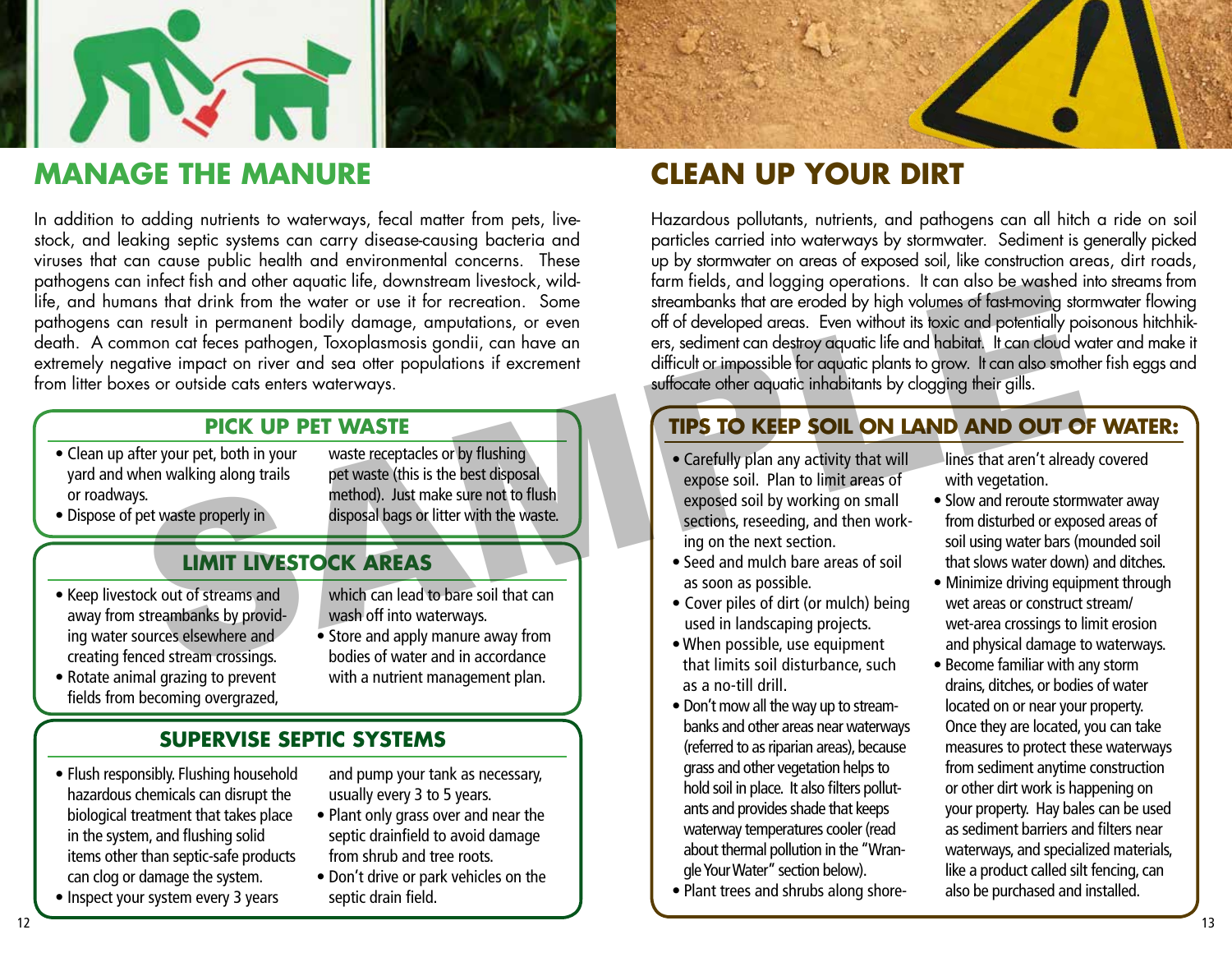#### **WRANGLE YOUR WATER (LIMIT THE AMOUNT OF STORMWATER LEAVING YOUR PROPERTY)**

When stormwater travels over roads, driveways, and pavement, the surfaces can warm the stormwater, which in turn warms the waterways that it flows into. Removing vegetation and the shade it provides from shoreline or riparian areas can also raise water temperatures. This increase in temperature, called thermal pollution, reduces the amount of dissolved oxygen in the water and can stress or kill aquatic plants and animals that are used to colder water and higher dissolved oxygen levels. Reducing the amount of stormwater runoff that leaves your property can minimize the amount of warm (and potentially polluted) water that enters nearby waterways while also decreasing flooding and erosion hazards.

#### **TIPS TO REDUCE STORMWATER RUNOFF FROM YOUR PROPERTY**

- Increase the amount of permeable and pervious surface area on your property. These areas will allow stormwater to soak through, decreasing the amount of runoff leaving your property. Examples of permeable installations are pavers, green (vegetated) roofs, rain gardens, grassy swales, and vegetated filter strips along paved areas and streams. (Vegetation along streams also helps to shade the waterways.)
- Keep your gutters on your home clean of leaves and grass cuttings and direct them toward permeable surfaces or water collection tanks.
- Collect rainwater from rooftops in rain barrels. Make sure the containers are mosquito-proof because standing water can attract mosquitoes that may carry disease.
- Use water collected in rain barrels to water lawns and gardens.
- Water during the cool times of the day, and don't let water run off into the storm drain.
- Consider using a soaker hose instead of a sprinkler system.
- Don't overwater your lawn. Only water when plants and grass show signs of stress.
- Help grass to develop a more drought-resistant root system by setting the blade higher on your lawn mower.
- Help to retain moisture (and increase time between watering) by maintaining a 2-3" layer of organic mulch around plant beds, shrubs, and tree roots. Be sure to leave a 2-inch space between the plant base and the mulch, as mulch that is placed too close to plant and tree stems can cause decay and encourage rodent and insect problems.



# **SHINE LIGHT ON STORMWATER**

One of the worst stormwater problems is the lack of awareness surrounding the issue. Many folks don't know about how stormwater moves through our communities, the pollutants it picks up along the way, the negative impacts it can have on local aquatic environments and our health, or the simple tips that can be followed to protect local water quality. Education is the key to changing people's behavior, so you can have a very positive impact on stormwater pollution simply by talking to people about stormwater and how they can help to keep it clean. Functif and the state of the develop and ensign of the develop and ensign dependent enter enter the search and the state of the state of the state of the state of the state of the state of the state of the state of the st

#### **TIPS FOR SHARING STORMWATER INFORMATION**

- Report illegal dumping.
- Invite a professional water-quality expert to speak about stormwater at your next civic or organizational meeting.
- Share stormwater pollution prevention information on social media.
- Talk to your neighbors and Homeowners Association, if you have

one, about "greening up" yard maintenance regulations.

- Volunteer for or sponsor community stormwater projects (like stream cleanups).
- Talk to family and friends, and encourage them to share the information with others.

Tackling stormwater pollution and cleaning up our waterways will help wildlife, individuals, communities, our nation, and even other countries, as much of our waste ends up in oceans that we share. Think prevention first! An ounce of prevention is worth a pound (or many gallons!) of cure. We all have a hand in polluting stormwater, so we need to work together to keep pollutants out. As the saying goes, "many hands make light work," so make sure to share this stormwater pollution information far and wide, and ask your neighbors, friends, and family members to get involved with you!